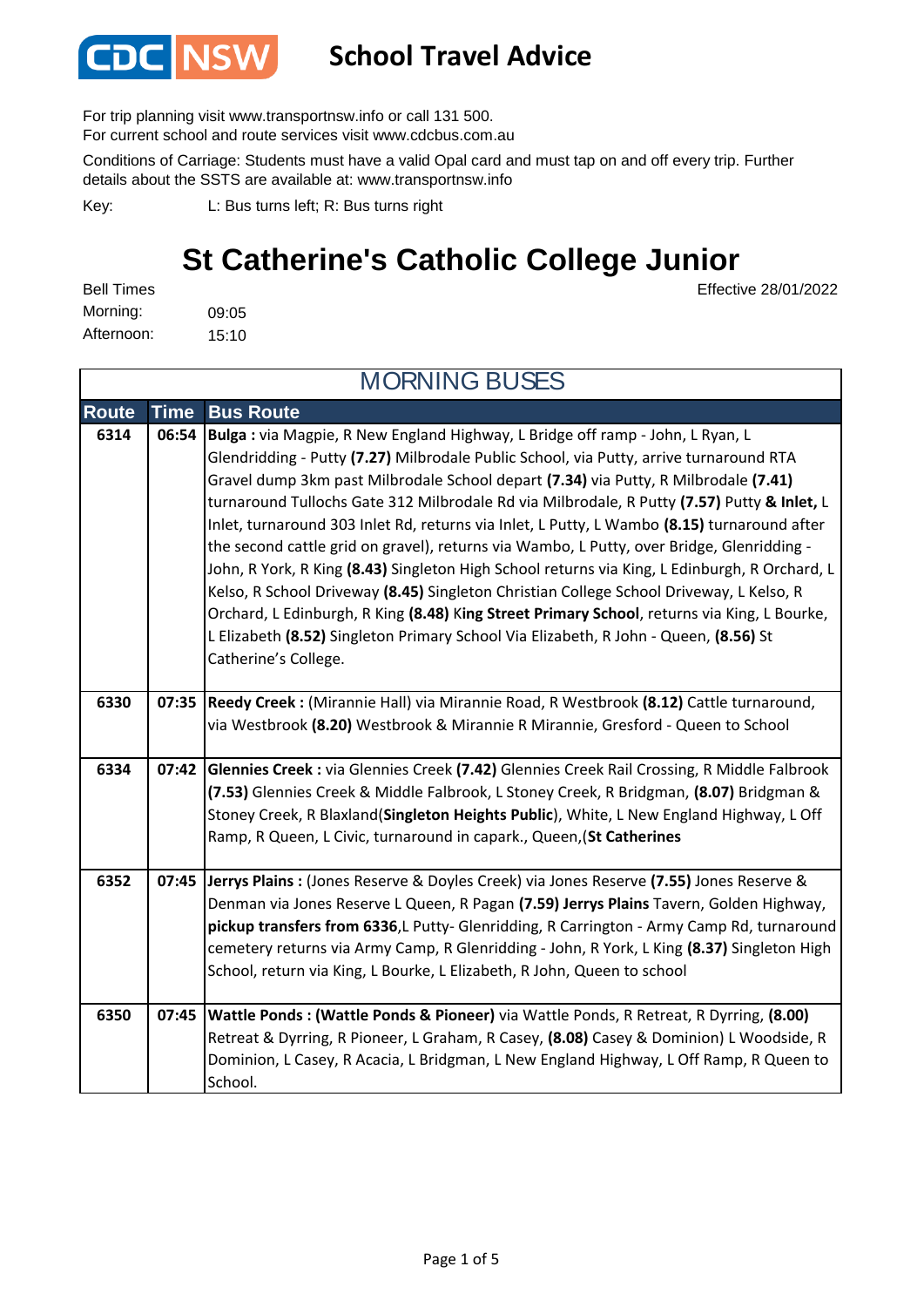### **CDC** NSW School Travel Advice

| <b>Route</b> | <b>Time</b> | <b>Bus Route</b>                                                                                                                                                                        |
|--------------|-------------|-----------------------------------------------------------------------------------------------------------------------------------------------------------------------------------------|
| 6318         | 07:46       | Greta : Via Highway, R Hunter, L Anvil, L Nelson, L Highway, (7:52) Greta, Operates via New                                                                                             |
|              |             | England Highway, R Wyndham, (E: Branxton), (7:58) East Branxton (opposite Miller Park),                                                                                                 |
|              |             | Wyndham, turns at intersection with Dalwood, - Wyndham, R Highway, L Cessnock, R                                                                                                        |
|              |             | Drinan, R Clift, (8:02) Branxton: Clift, L Highway, R Wentworth, turns at end of street, R                                                                                              |
|              |             | Highway, (8:06) Branxton West, Via New England, L Kelso, L School driveway, (8:22)                                                                                                      |
|              |             | Singleton Christian College, School driveway, R Kelso, L Highway, L King, (8:25), Singleton                                                                                             |
|              |             | High School, King turns at turning area, King, (8:27), King St Primary School, via King, R                                                                                              |
|              |             | York, R Boundary, L Queen to school.                                                                                                                                                    |
| 6336         |             | 07:47   Warkworth: (Stapletons 7:47) via Chesthunt Back over dirt and ramps onto tar, L Comleroi,                                                                                       |
|              |             | L Jerrys Plains (Golden Hwy) L Long Point (East) to the end - Gouldsville - (8.10)                                                                                                      |
|              |             | turnaround, Returns via Long Point, L Golden Hwy, transfer to 6352 (advise driver when                                                                                                  |
|              |             | boarding 6336)                                                                                                                                                                          |
| 6322         | 07:48       | Elderslie : (Stanhope Rural Fire Station driveway) via Stanhope, R Cranky Cnr Rd, U/Turn at                                                                                             |
|              |             | Glenalister, Cranky Cnr, R Stanhope, R Elderslie (8.05) Stanhope & Elderslie) L Glendon                                                                                                 |
|              |             | Lane (8.10) Elderslie & Glendon Lane) R Glendon Lane (8.20) Glendon Lane & Glendon Rd, L                                                                                                |
|              |             | Scott's Flat Lane (8.23) turnaround end Scott's Flat Lane, returns via Scott's Flat Lane, L<br>Glendon Lane - Big Ridge - R Glendon (8.40) Glendon & Gresford, LGresford, Over Bridge - |
|              |             | Queen to School.                                                                                                                                                                        |
| 6316         | 07:50       | Glendonbrook: Via Glendonbrook (8.00) Cranky Corner & Glendonbrook via                                                                                                                  |
|              |             | Glendonbrook(Gresford), Blind Creek, via Glendonbrook - Elderslie, turnsaround & returns                                                                                                |
|              |             | via Elderslie, L Gresford, L Mitchells Flat - Queen to School                                                                                                                           |
|              |             |                                                                                                                                                                                         |
| 6332         | 07:53       | Mitchell Flat : (Gresford Road approx 100m past Sedgefield Creek) via Gresford, L                                                                                                       |
|              |             | Robertson (clockwise) L Roberston, L Gresford, R Mitchell's Flat, (8.12) turn around 259                                                                                                |
|              |             | Mitchell's Flat, via Mitchell's Flat, L Gresford, L Roughit, R Glendon (8.20) Roughit &                                                                                                 |
|              |             | Glendon, L Gresford - Queen to School.                                                                                                                                                  |
| 6310         | 07:55       | Bowmans Creek : (3rd Cattle Grid in Scrumlo) via Scrumlo, Upper Hebden, R Hebden, L                                                                                                     |
|              |             | New England Highway (8.05) New England Highway & Alpha, L Alpha - Camberwell - L<br>McInerney, L Dulwich, R Lethbridge, L Dawson, L Glennie, L Dulwich, R McInerney, L New              |
|              |             | England Highway (8.25) Motel approaching McDougall's Hill, R Parkview (8.30) turnaround                                                                                                 |
|              |             | McDougall & Parkview Cres, R New England Highway, L White, Blaxland (8.35) Singleton                                                                                                    |
|              |             | Heights Public School, via Blaxland, R Bridgeman, L New England Highway, R York, L King                                                                                                 |
|              |             | (8.38) Singleton High School, via King, L Edinburgh, R Orchard, L Kelso, via Singleton                                                                                                  |
|              |             | Christian College, via Kelso, R Orchard, L Edinburgh, R King, Bourke, L Elizabeth, R John -                                                                                             |
|              |             | Queen to school                                                                                                                                                                         |
|              |             |                                                                                                                                                                                         |
| 6344         | 08:00       | Belford : via New England Highway from Bell Rd, L Standen, (8.05) New England Hwy &<br>Standen Dr (8.17) Kirkton School, L Bell, L New England Highway, R Old Hwy, R Pothana            |
|              |             | (8.31) turnsaround Pothana & old Highway, via Old Hwy, L New England Highway - Belford ·                                                                                                |
|              |             | L Hermitage, (8.33) turnsaround Information sign, returns via Hermitage, L New England                                                                                                  |
|              |             | Highway (8.36) New England Hwy Nth of Bell Road, Highway to Singleton, L Kelso, via                                                                                                     |
|              |             | Singleton Christian College, R Kelso, L New England Highway, L York, L King, via turnaround,                                                                                            |
|              |             | returns via King - Bourke, L Elizabeth, R John - Queen to School                                                                                                                        |
|              |             |                                                                                                                                                                                         |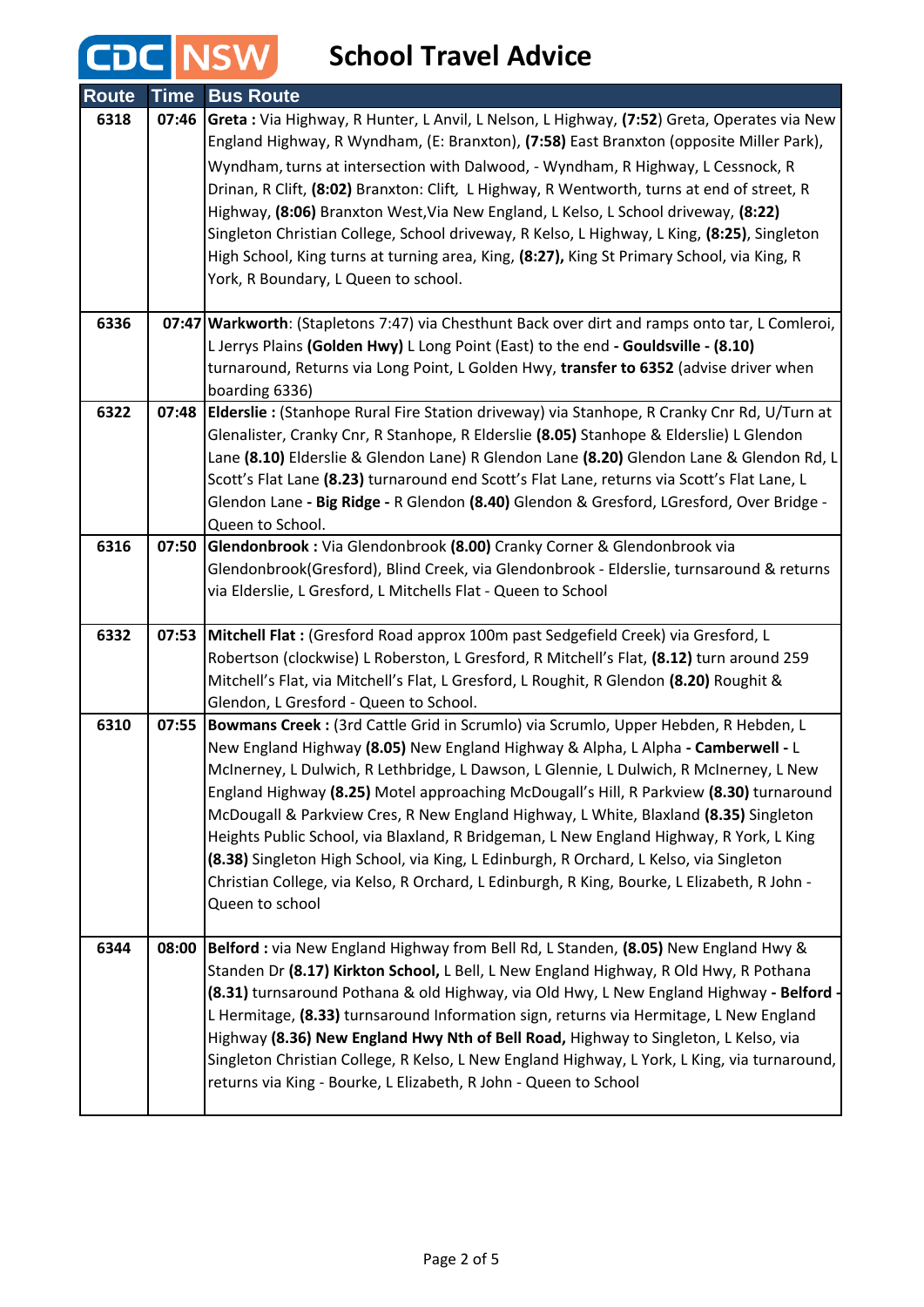#### **School Travel Advice**

**CDC NSW** 

| <b>Route</b> | <b>Time</b> | <b>Bus Route</b>                                                                              |
|--------------|-------------|-----------------------------------------------------------------------------------------------|
| 6312         | 08:05       | Whittingham: (Racecourse Lane & Kanoona Lane) via Racecourse, L Neostfield across Hwy         |
|              |             | - Range, L Minimbah, (8.20), turnaround at the end of Minimbah and returns, L Range, L        |
|              |             | Mitchell Line, (Golden Hwy) L New England Highway, (8.23) Mudies Creek Bridge, L Kelso,       |
|              |             | via Singleton Christian School R Kelso, L New England Highway, L York, L King, via turning    |
|              |             | area, returns via King, L Bourke, L Elizabeth, R John - Queen to School.                      |
| 6338         | 08:10       | (Wynyard Street & Rawcliffe Street) via Wynyard, L Church, R Barton, R Sussex, L Buchan,      |
|              |             | R Loder, L Kelso, L Waterhouse, R Orchard, L Edinburgh, R King, L York, R Bathurst, R Pitt, L |
|              |             | New England Highway, L Bridgman, L Dunolly, R Darlington, (8.22) R Simpson, R Grainger, R     |
|              |             | Simpson, R New England Highway, L White, R James Cook, R Lawson, L Wentworth, R               |
|              |             | White, R Blaxland, L Willcox, R O'Halloran, R Marshall, L Blaxland, L Bridgman, Express's to  |
|              |             | Casey & Dominion via R Acacia, L Wilkinson, L Casey, (8.46) Casey & Dominion) p/u via         |
|              |             | Casey, L Woodside, R Dominion, L Casey, R Acacia, L Bridgman, L New England Highway, L        |
|              |             | off ramp, R Queen to School.                                                                  |
| 6340         | 08:18       | Hunterview : Via Wilkinson Boulevard & Acacia Circuit, Operates via Wilkinson, R Casey, R     |
|              |             | Wilkinson, L Acacia, L Polo, L Benjamin, L Banksia, R Burbank, L Acacia, L Bridgman, L        |
|              |             | Highway, L Cambridge, R Queen, R Boundary, L Dangar, (8:35) Dangar & Brisbane, R              |
|              |             | Brisbane, L Howe, L Boonal, R Dangar, R Carroll, (8:40) Carroll & Springdale, R Greenwood,    |
|              |             | R Boonal, (8:43) Boonal & Kennedy, L Kennedy, L Highway, R Kelso, (8:45) Singleton            |
|              |             | Christian College, R School Driveway, L Kelso, R Orchard, L Edinburgh, R King, L Bourke, L    |
|              |             | Elizabeth, R John - Queen to school.                                                          |
| 6346         | 08:25       | Singleton : From Bourke & William : via Bourke, L Elizabeth, L John, L William, R Bathurst, L |
|              |             | Wynyard, L Rawcliffe, R Shaw, L Church, R Castlereagh, R Sussex, R Barton, L Church, L        |
|              |             | Andrew - Ada, L Bond, R Kelso, R School Driveway, (8:42) Singleton Christian College,         |
|              |             | School Driveway, L Kelso, R Orchard, L Edinburgh, R King, (8:46) King Street Primary School,  |
|              |             | turnaround returns King, Bourke, L Elizabeth, (8:49) Singleton Primary School, Elizabeth, R   |
|              |             | John - Queen to school.                                                                       |

| <b>AFTERNOON BUSES</b> |             |                                                                                                                                                                                                                                                                                                                                                                                                                                                                                                         |
|------------------------|-------------|---------------------------------------------------------------------------------------------------------------------------------------------------------------------------------------------------------------------------------------------------------------------------------------------------------------------------------------------------------------------------------------------------------------------------------------------------------------------------------------------------------|
| <b>Route</b>           | <b>Time</b> | <b>Bus Route</b>                                                                                                                                                                                                                                                                                                                                                                                                                                                                                        |
| 6315                   |             | 15:08 To Singleton Heights: Via Queen, R Boundary, R Patrick, L Queen - John, L Campbell, L<br>Highway, R Bridgman, L Blaxland, R Wilcox, L Gardner, R (1st) Robinson, R Gardner, R<br>Nicholas - Conley, (Turns around in turning area at end of Nicholas Conley) Nicholas<br>Conley, L Gardner, R Lachlan, L Henry, R D'Arbon, L Cunningham, L 1st Deans, to Blaxland                                                                                                                                 |
| 6355                   | 15:10       | To Whittingham: via Queen, R Boundary, R Patrick, R Queen, R Boundary, L New England<br>Highway, R Kelso - via Singleton Christian School, R Kelso, L New England Highway, L York, L<br>King, via turnaround, returns via King, R York, R New England Highway, L Neotsfield, R<br>Racecourse, turn around Kanoona lane, returns via Racecourse, L Neotsfield across Hwy<br>Range L Minimbah Drive, turnsaround at the end, via Minimbah L Range, L Mitchell Line<br>(Golden Hwy) L New England Highway. |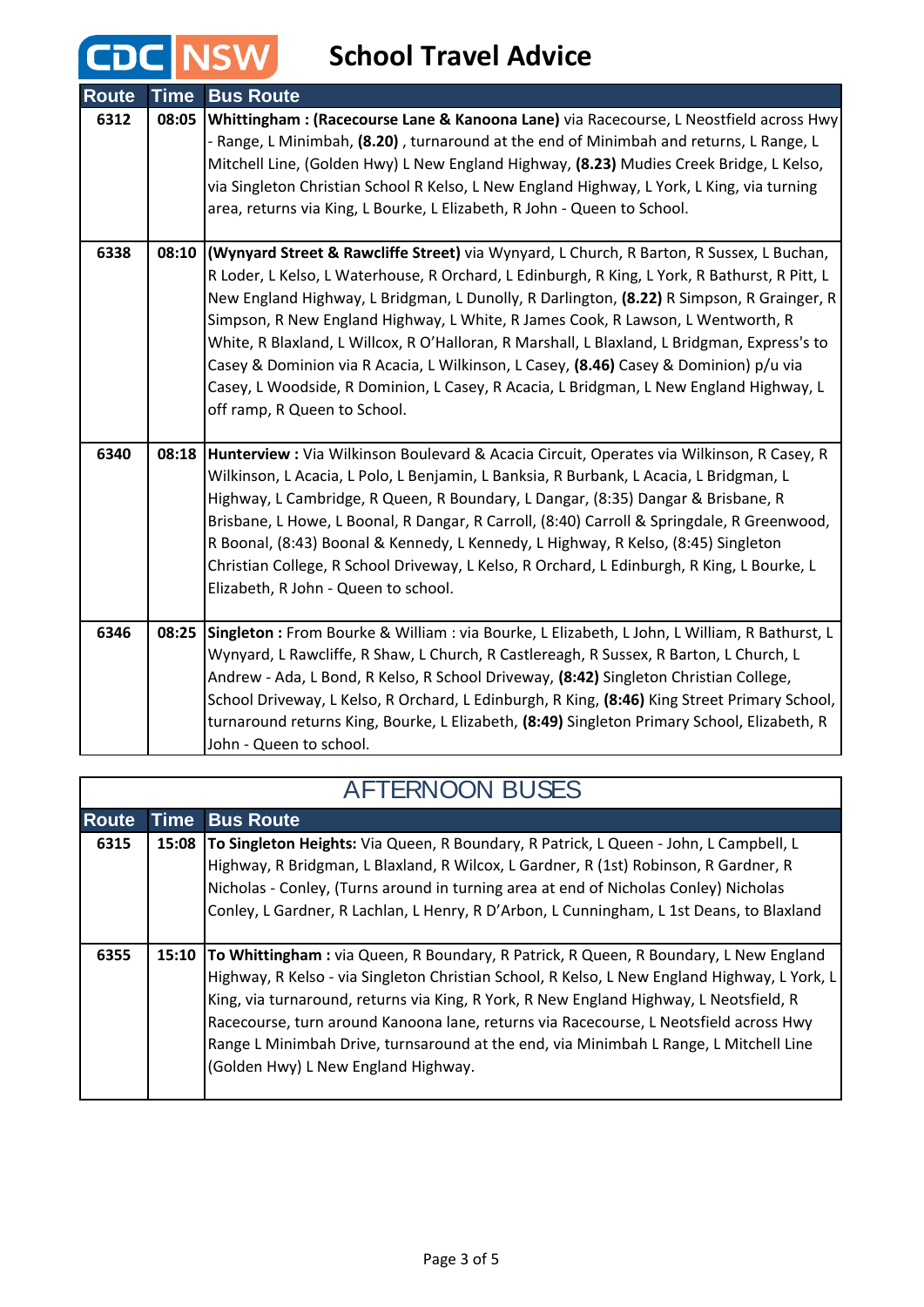# **CDC** NSW School Travel Advice

| <b>Route</b> | <b>Time</b> | <b>Bus Route</b>                                                                                                                                           |
|--------------|-------------|------------------------------------------------------------------------------------------------------------------------------------------------------------|
| 6301         | 15:12       | To Mitchells Flat : via Queen, R Boundary, R Patrick, R Queen, R Boundary, L New England                                                                   |
|              |             | Highway, R Kelso, via Singleton Christian College, R Kelso, L Highway, L York, L King, via                                                                 |
|              |             | turnaround, returrns via King, R York, Boundary, R Queen, Gresford - Mitchell Flat, L                                                                      |
|              |             | Robertson (clockwise) L Roberston, L Gresford, R Mitchells Flat, turnsaround 259 Mitchell's                                                                |
|              |             | Flat, returns via Mitchell's Flat, L Gresford, L Roughit, R Glendon                                                                                        |
|              |             |                                                                                                                                                            |
| 6323         | 15:15       | To Glennies Creek : via Queen, R Boundary, L New England Highway, R Kelso, via Singleton                                                                   |
|              |             | Christian College driveway, R Kelso, L New England Highway, L York, L King, via turnaround,                                                                |
|              |             | returns via King, R York, L New England Highway, R Bridgman, L Stoney Point, R Middle                                                                      |
|              |             | Falbrook, L Glennies Creek to New England Highway                                                                                                          |
| 6353         | 15:15       | To Wattle Ponds: via Queen, R Boundary, L York, L King, via turnaround, returns via King, R                                                                |
|              |             | Pitt, L George, over Bridge, R Bridgman, R Acacia, L Casey, R Dominion, L Woodside, R                                                                      |
|              |             | Casey, L Graham, R Pioneer, L Dyrring, L Retreat, L Wattle Ponds.                                                                                          |
|              |             |                                                                                                                                                            |
| 6327         | 15:20       | To Belford : via Queen, R Boundary, L New England Highway, R Kelso, via Singleton                                                                          |
|              |             | Christian College, R Kelso L New England Highway, L York, L King - Singleton High School -                                                                 |
|              |             | via turnaround, returns via King, RYork, R New England Highway, L Bell, R Standen - Kirkton                                                                |
|              |             | Primary School via Standen, R New England Highway, L Hermitage.                                                                                            |
| 6357         | 15:23       | To Singleton: via Queen, R Boundary, R Patrick, R Queen, R Boundary, R Patrick, L Queen, L                                                                 |
|              |             | Campbell, R Bourke, R Elizabeth - Singleton Primary School - via Elizabeth, L John, L                                                                      |
|              |             | William, R Sussex, L York, R King, turns at turning area, returns King - King Street Public                                                                |
|              |             | School, L York, L Sussex, L Buchan, L Orchard, R Waterhouse, R Kelso, L Bond, R Andrew, L                                                                  |
|              |             | Rose, R View, R Church, L Wynyard, R Frederick, R Gas, L Bathurst, R Pitt, to Church.                                                                      |
|              |             |                                                                                                                                                            |
| 6333         | 15:27       | Reedy Creek : via Queen, R Boundary, R York, L King, via turnaround, returns King, R York,                                                                 |
|              |             | R Boundary, R Queen - Gresford - Mitchells Flat, L Mirannie, L Westbrook, Cattle                                                                           |
| 6325         | 15:27       | turnaround, via Westbrook, L Mirannie to Mirannie Hall                                                                                                     |
|              |             | To Singleton: via Queen, R Boundary, L Dangar, R Brisbane, L Doyle, L Boonal, R Dangar, R<br>Carroll, R Greenwood, R Boonal, L Doyle, L Boundary, to York. |
| 6339         | 15:29       | To Bowmans Creek : via Queen, R Boundary, R York, L King, via turnaround, returns via                                                                      |
|              |             | King, R York, L New England Highway, L Parkview, turnsaround McDougall & Parkview, L                                                                       |
|              |             | New England Highway, R McInerney, L Dulwich, R Lethbridge, L Dawson, L Glennie, L                                                                          |
|              |             | Dulwich, R McInerney, R New England Highway, Ravensworth R Hebden, L Upper Hebden,                                                                         |
|              |             | R Scrumlo.                                                                                                                                                 |
| 6341         | 15:29       | To Bulga : via Queen, R Boundary, R York, L King, via turnaround, returns via King, L York, L                                                              |
|              |             | John, Putty, via Putty, R Wambo turn around at big tree on gravel, via Wambo R Putty, R                                                                    |
|              |             | Inlet, turrnaround 303 Inlet Rd, via Inlet R Putty, L Milbrodale, turn around Tulloch's gate                                                               |
|              |             | 312 Milbrodale Rd, via Milbrodale L Putty, turnaround RTA Gravel Dump 3km past                                                                             |
| 6309         | 15:29       | Milbrodale School<br>To Hunterview : via Queen, R Boundary, York, L King, L Edinbourgh, R Orchard, L Kelso, L                                              |
|              |             | Highway, R Bridgman, R Acacia, L Casey, R Dominion, L Woodside, R Casey, R (2nd)                                                                           |
|              |             | Wilkinson, L Acacia, L Polo, L Benjamin, L Banksia, R Burbank, L Acacia, L Bridgman, R Hwy,                                                                |
|              |             | R White, R James Cook, R Lawson, L Wentworth, R White, R Blaxland.                                                                                         |
|              |             |                                                                                                                                                            |